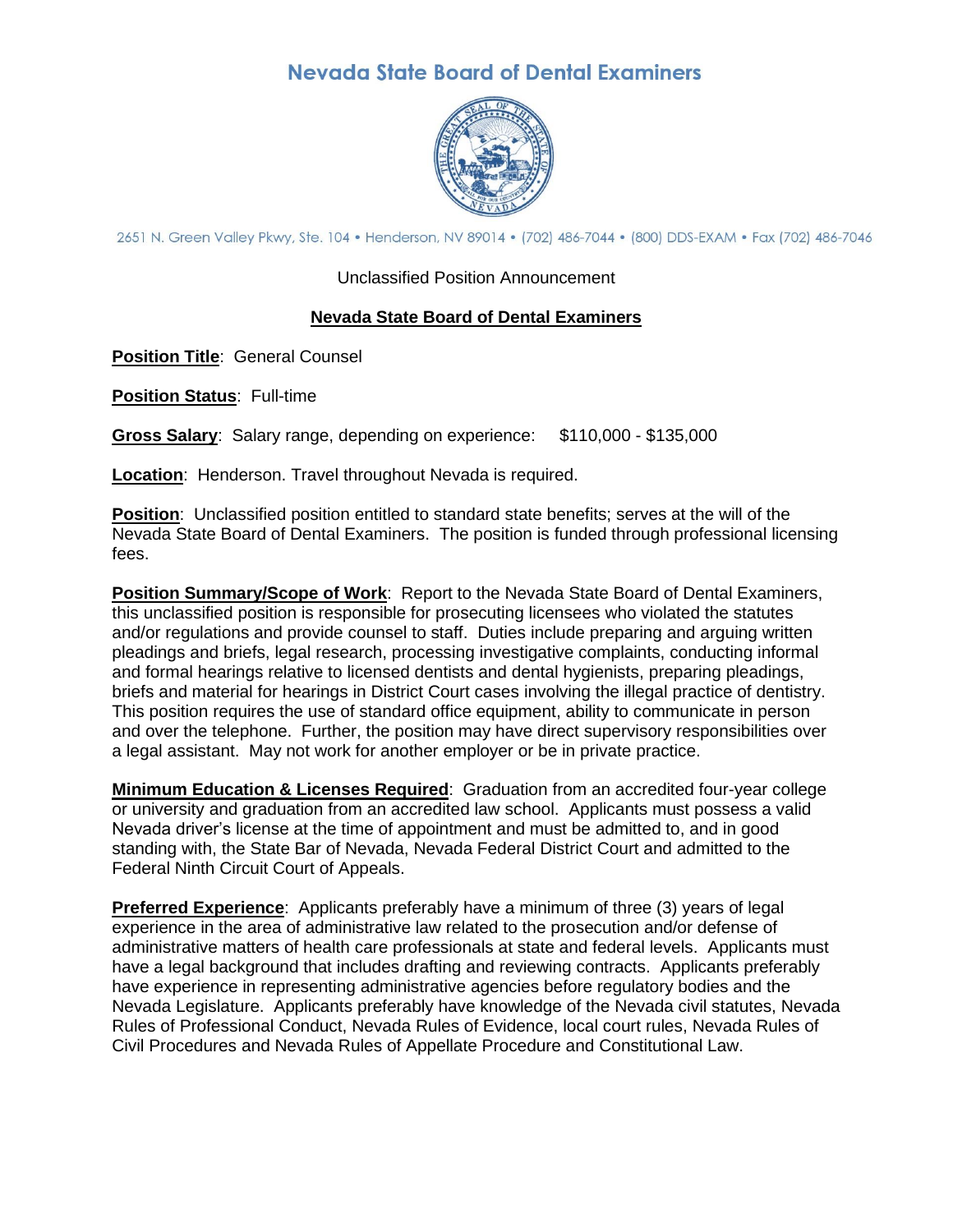**Skills Required:** Applicants must demonstrate proficiency in the interpretation and implementation of NRS rules and NAC regulations in Chapter 631. Applicants must be skilled in verbal and written communications, planning, computer software, prioritizing and executing deadlines without need for supervision. Applicants must be highly professional, well-organized, and self-motivated.

**Note**: This position announcement lists the major duties and requirements of the job and is not all-inclusive. The successful applicant will be expected to perform additional job-related duties and may be required to have or develop additional specific job-related knowledge and skills.

Interested applicants must submit their cover letter, application, and a list of professional references to:

Nevada State Board of Dental Examiners Attn: Hardeep Sull, Esq. (Executive Director) 2651 N. Green Valley Pkwy., Ste. 104 Henderson, NV 89014 Tel: (702) 486-7044 Fax: (702) 486-7046 Email: [hsull@dental.nv.gov](mailto:hsull@dental.nv.gov)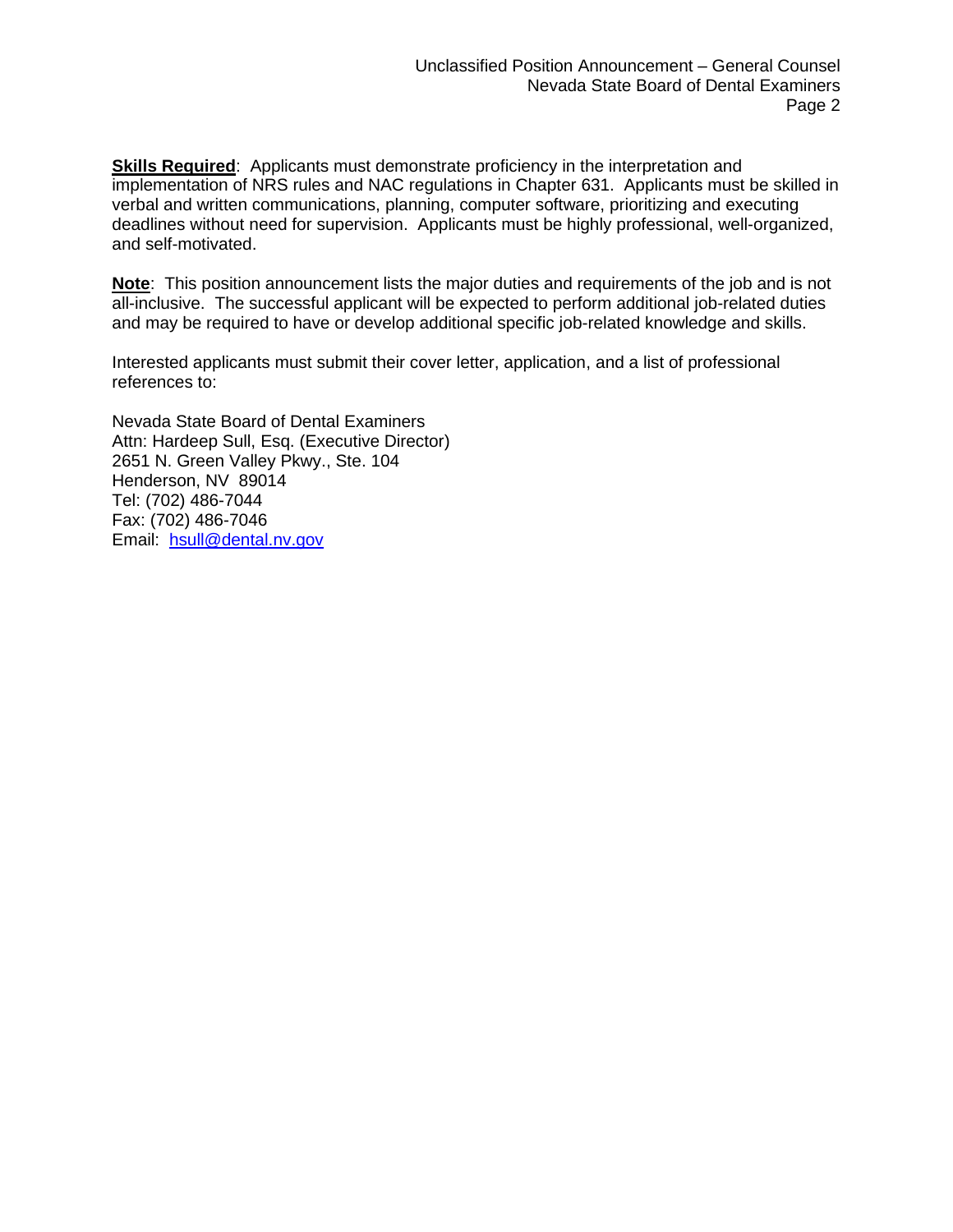

## **Nevada State Board of Dental Examiners**

## **Employment Application**

|  | General Counsel Position – Applicant Information |  |  |
|--|--------------------------------------------------|--|--|
|  |                                                  |  |  |

| Full Name:                                                                                                                                             |                                           |                                                                                          |                                          |                           |                 | Date:            |                                            |  |
|--------------------------------------------------------------------------------------------------------------------------------------------------------|-------------------------------------------|------------------------------------------------------------------------------------------|------------------------------------------|---------------------------|-----------------|------------------|--------------------------------------------|--|
|                                                                                                                                                        | Last                                      | First                                                                                    |                                          |                           | M.I.            |                  |                                            |  |
| Address:                                                                                                                                               | <b>Street Address</b>                     |                                                                                          |                                          |                           |                 | Apartment/Unit # |                                            |  |
|                                                                                                                                                        | City                                      |                                                                                          |                                          |                           | <b>State</b>    |                  | ZIP Code                                   |  |
| Phone:                                                                                                                                                 |                                           |                                                                                          | E-mail Address:                          |                           |                 |                  |                                            |  |
| Date Available:                                                                                                                                        |                                           | Social Security No.:                                                                     |                                          |                           | Desired Salary: | \$               |                                            |  |
| <b>Full-time General Counsel</b><br>Position Applied for:                                                                                              |                                           |                                                                                          |                                          |                           |                 |                  |                                            |  |
| <b>YES</b><br><b>YES</b><br><b>NO</b><br>Are you a citizen of the United States?<br>$\Box$<br>If no, are you authorized to work in the U.S.?<br>$\Box$ |                                           |                                                                                          |                                          |                           |                 |                  | NO                                         |  |
| <b>YES</b><br>NO<br>$\Box$<br>Have you ever worked for this company?<br>If yes, when?<br>$\Box$                                                        |                                           |                                                                                          |                                          |                           |                 |                  |                                            |  |
|                                                                                                                                                        | Have you ever been convicted of a felony? | <b>YES</b><br><b>NO</b><br>П<br>ΙI                                                       |                                          |                           |                 |                  |                                            |  |
| If yes, explain:                                                                                                                                       |                                           |                                                                                          |                                          |                           |                 |                  |                                            |  |
|                                                                                                                                                        |                                           |                                                                                          | <b>Education</b>                         |                           |                 |                  |                                            |  |
| Undergraduate<br>College/University:                                                                                                                   |                                           | Address:                                                                                 |                                          |                           |                 |                  |                                            |  |
| From:                                                                                                                                                  | To:                                       | Did you graduate?                                                                        | YES<br>$\Box$                            | <b>NO</b><br>$\mathbf{L}$ | Degree:         |                  |                                            |  |
| Law<br>School/College:                                                                                                                                 |                                           | Address:                                                                                 |                                          |                           |                 |                  |                                            |  |
| From:                                                                                                                                                  | To:                                       | Did you graduate?                                                                        | <b>YES</b><br>$\perp$                    | <b>NO</b><br>$\Box$       | Degree:         |                  |                                            |  |
| Other:                                                                                                                                                 |                                           | Address:                                                                                 |                                          |                           |                 |                  |                                            |  |
| From:                                                                                                                                                  | To:                                       | Did you graduate?                                                                        | YES                                      | <b>NO</b>                 | Degree:         |                  |                                            |  |
|                                                                                                                                                        |                                           |                                                                                          | <b>Law License</b>                       |                           |                 |                  |                                            |  |
|                                                                                                                                                        |                                           | Please list all states where you have been issued a law license and license information: |                                          |                           |                 |                  |                                            |  |
| State:                                                                                                                                                 |                                           |                                                                                          | License<br>Number:                       |                           |                 |                  |                                            |  |
| <b>Issue Date:</b>                                                                                                                                     |                                           | License Status (Active, Inactive, etc.):<br>Is the license in good standing: Yes or No   |                                          |                           |                 |                  |                                            |  |
| License<br>State:<br>Number:                                                                                                                           |                                           |                                                                                          |                                          |                           |                 |                  |                                            |  |
| <b>Issue Date:</b>                                                                                                                                     |                                           | License Status (Active, Inactive, etc.):<br>Is the license in good standing: Yes or No   |                                          |                           |                 |                  |                                            |  |
| State:                                                                                                                                                 |                                           |                                                                                          | License<br>Number:                       |                           |                 |                  |                                            |  |
| <b>Issue Date:</b>                                                                                                                                     |                                           |                                                                                          | License Status (Active, Inactive, etc.): |                           |                 |                  | Is the license in good standing: Yes or No |  |